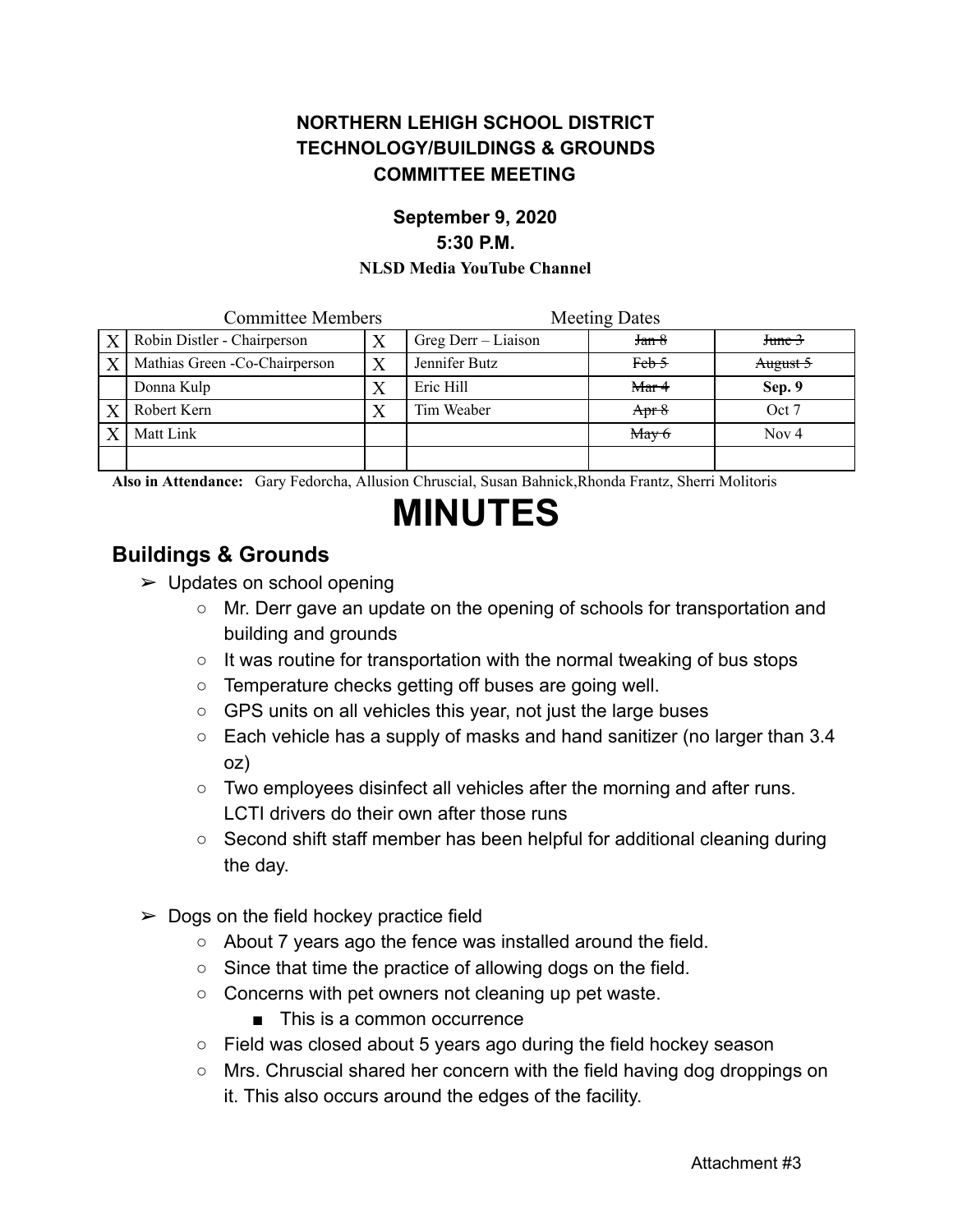- She asked for a solution to this unsanitary problem
- Mr. Heiney shared his concerns as well and reinforced Mrs. Chruscial's concerns. He feels like the public is abusing it.
- Mr. Green supported the comments by Mr. Heiney and Mrs. Chruscial.
- $\triangleright$  Mr. Green and Mr. Fedorcha both said they do not remember the Board approving this previously, recently or in years past.
- $\triangleright$  Mr. Fedorcha supported it being shut down as well to pets.
- $\triangleright$  Mr. Kern said that this should be shut down as well.
- $\triangleright$  Mr. Kern asked if this was a concern for four or five years, why is just getting to the board now.
- $\triangleright$  Mr. Link asked if the stadium/track should be shut down for walkers and runners.
	- Mr. Kern recommended that it should be closed based on his experiences in other districts. He is also concerned with the liability and safety of our students.
	- Mr. Derr said there has been no misuses of the track by walkers runners.
- $\triangleright$  The committee recommends that an agenda item for both the use of the field hockey field and the stadium complex be used only for school sanctioned purposes.
- $\triangleright$  The facilities will be secured as soon as possible.

### **Technology**

- ➢ School Opening Technology Update
	- Mr. Hill provided an update on the start of the year for the technology department.
	- We started distribution of devices this year.
	- We had over 500 devices kept by students over the summer.
		- We have 7 devices not returned yet. We are working to reclaim those seven devices.
		- Of the 500 devices, 10 were damaged.
	- Mr. Hill noted that it is busier than most other school year openings due to the increased use of technology
	- There was also an unforeseen connectivity issue for older chromebooks trying to login into home networks. This is not an issue with newer chromebooks.
	- Mr. HIll thanks his entire department for the increased efforts to handle all support calls.